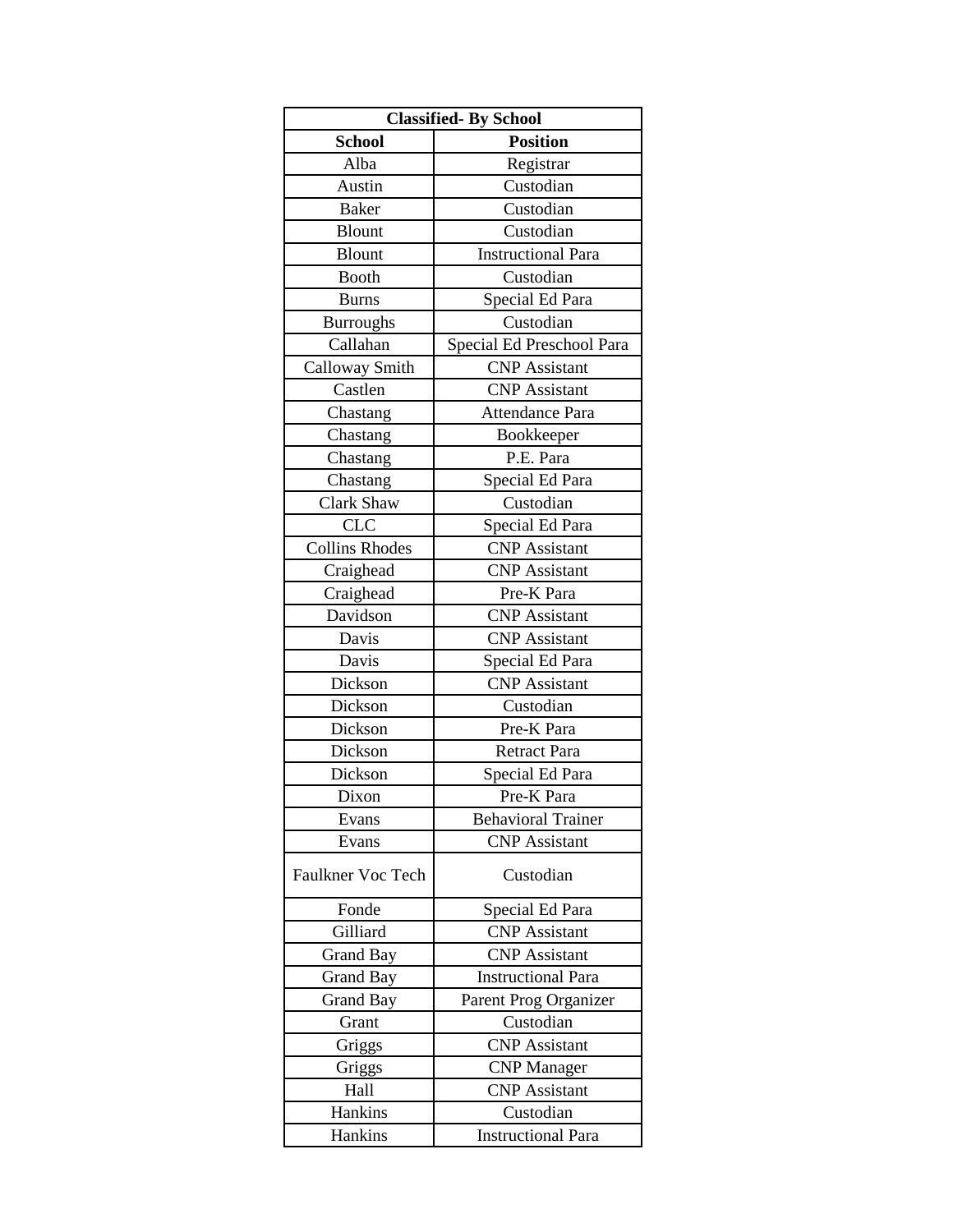| Hankins                | Parent Prog Organizer     |
|------------------------|---------------------------|
| Hankins                | <b>Retract Para</b>       |
| Hankins                | Special Ed Para           |
| Haskew                 | <b>CNP</b> Assistant      |
| Hollingers Island      | Special Ed Para           |
| Holloway               | <b>CNP</b> Assistant      |
| Holloway               | Custodian                 |
| Howard                 | <b>CNP</b> Assistant      |
| Howard                 | Custodian                 |
| Hutchens               | Pre-K Para                |
| <b>Indian Springs</b>  | Custodian                 |
| Just 4                 | <b>CNP</b> Manager        |
| Just 4                 | Registrar                 |
| Leinkauf               | <b>CNP</b> Assistant      |
| Lott                   | Custodian                 |
| Maryvale               | <b>CNP</b> Assistant      |
| Maryvale               | Custodian                 |
| <b>McDavid Jones</b>   | <b>CNP</b> Assistant      |
| Meadowlake             | Special Ed Para           |
| Montgomery             | Custodian                 |
| Morningside            | <b>CNP</b> Assistant      |
| Morningside            | Custodian                 |
| Morningside            | Registrar                 |
| Morningside            | Special Ed Para           |
| Murphy                 | Custodian                 |
| Murphy                 | School Clerk 12/8         |
| North Mobile           | Retract Para              |
| North Mobile           | School Clerk 12/8         |
| North Mobile           | Special Ed Para           |
| Orchard                | <b>CNP</b> Assistant      |
| <b>O'Rourke</b>        | <b>CNP</b> Assistant      |
| Pillans                | <b>CNP</b> Assistant      |
| Pillans                | Custodian                 |
| Rain                   | <b>Instructional Para</b> |
| <b>Robbins</b>         | Bookkeeper                |
| Robbins                | <b>CNP</b> Assistant      |
| <b>Robbins</b>         | Custodian                 |
| Scarborough            | Custodian                 |
| Scarborough            | Special Ed Para           |
| Semmes M/S             | <b>CNP</b> Assistant      |
| Semmes M/S             | Custodian                 |
| Semmes M/S             | <b>Instructional Para</b> |
| Shepard                | <b>CNP</b> Assistant      |
| Spencer Westlawn       | Bookkeeper                |
| Spencer Westlawn       | <b>CNP</b> Assistant      |
| St. Elmo               | Pre-K Para                |
| <b>Tanner Williams</b> | Custodian                 |